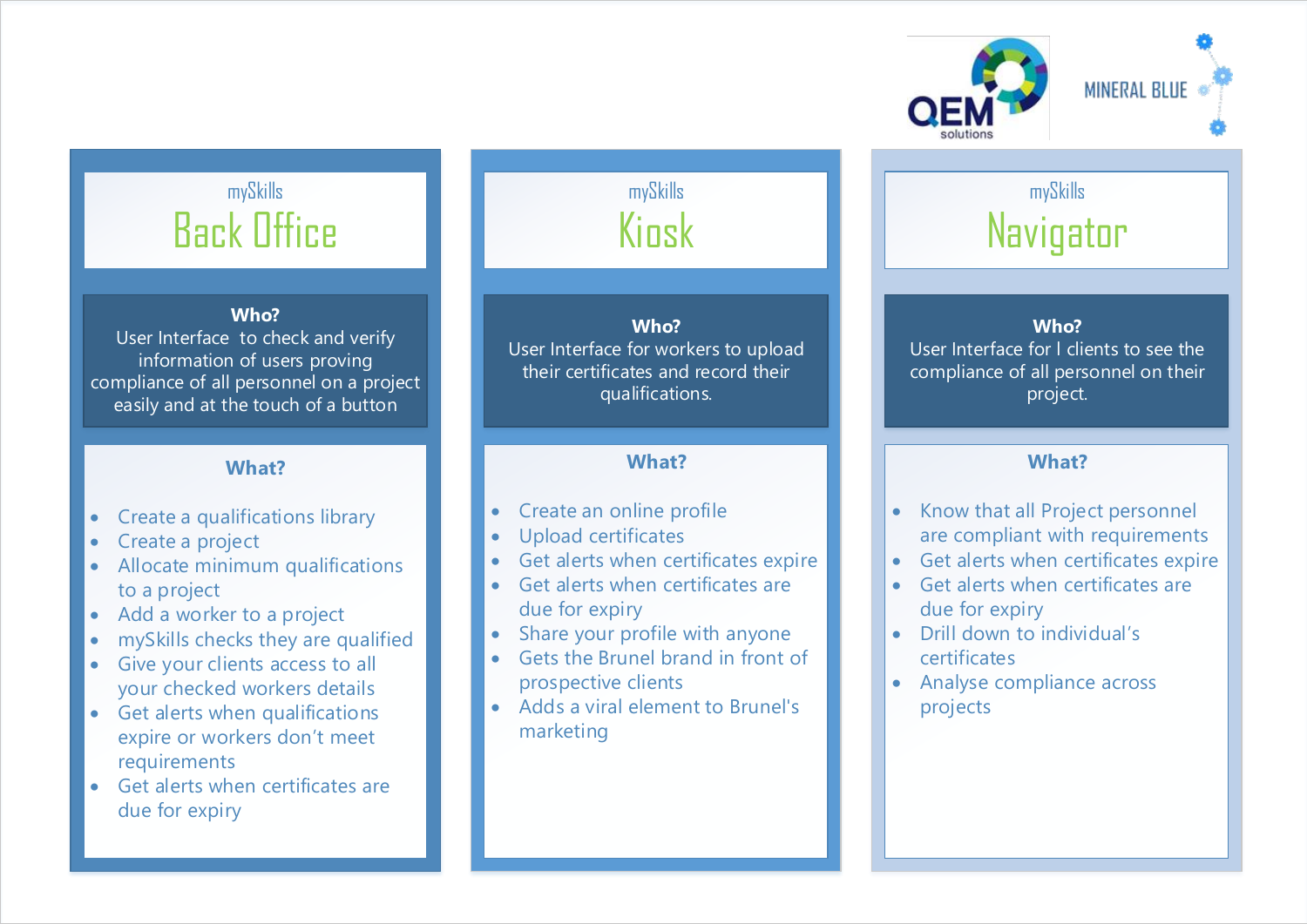#### mySkills

## Back Office Employer

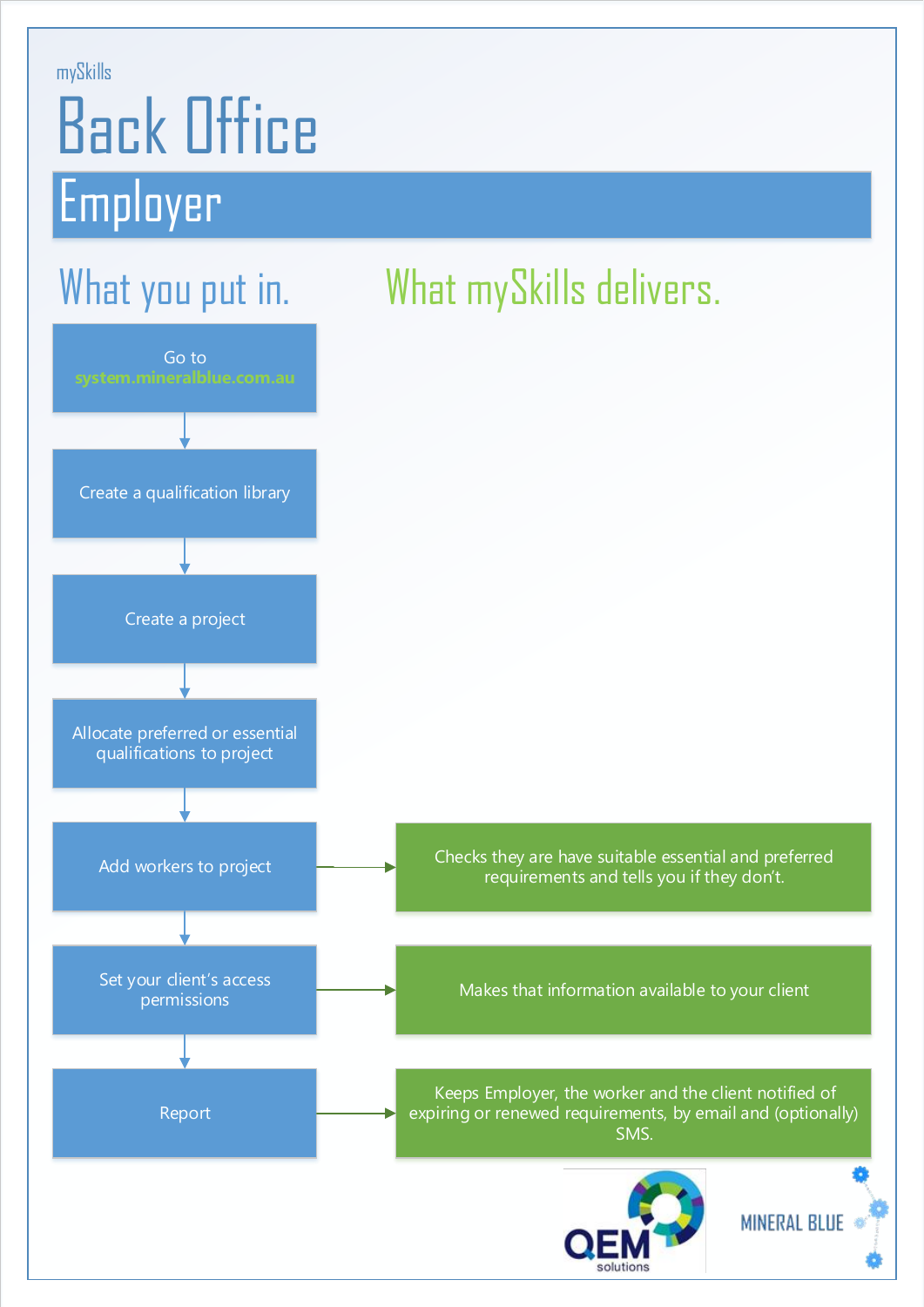#### mySkills

# Kiosk

## **Workers**